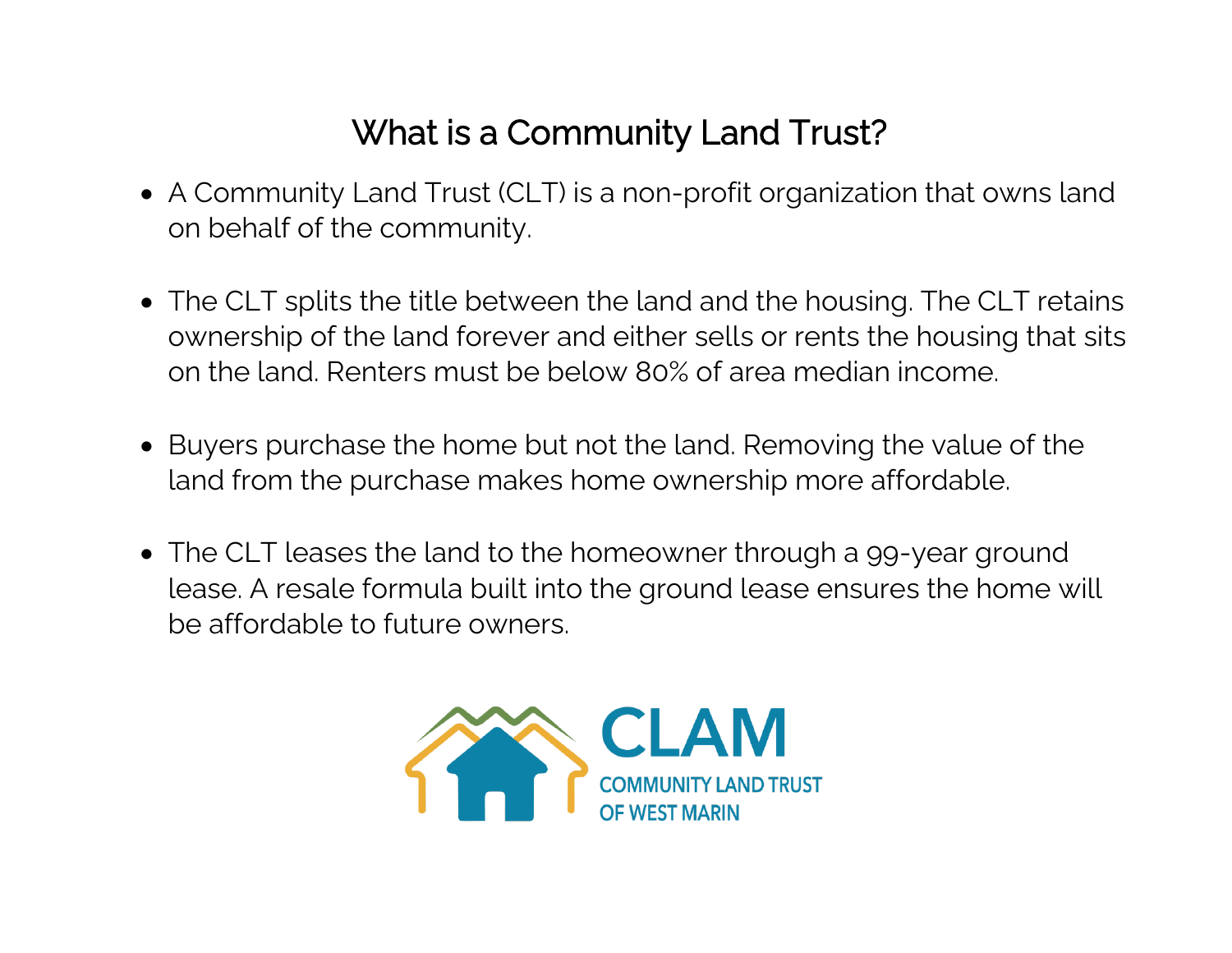## What is CLAM?



CLAM is the acronym for Community Land Trust of West Marin. Started 20 years ago.

• CLAM's mission is to provide stable and permanently affordable homes in an environmentally responsible way in the communities surrounding Tomales Bay.

• The communities surrounding Tomales bay are rural. Mostly zoned for single family housing. Few multi-family housing projects.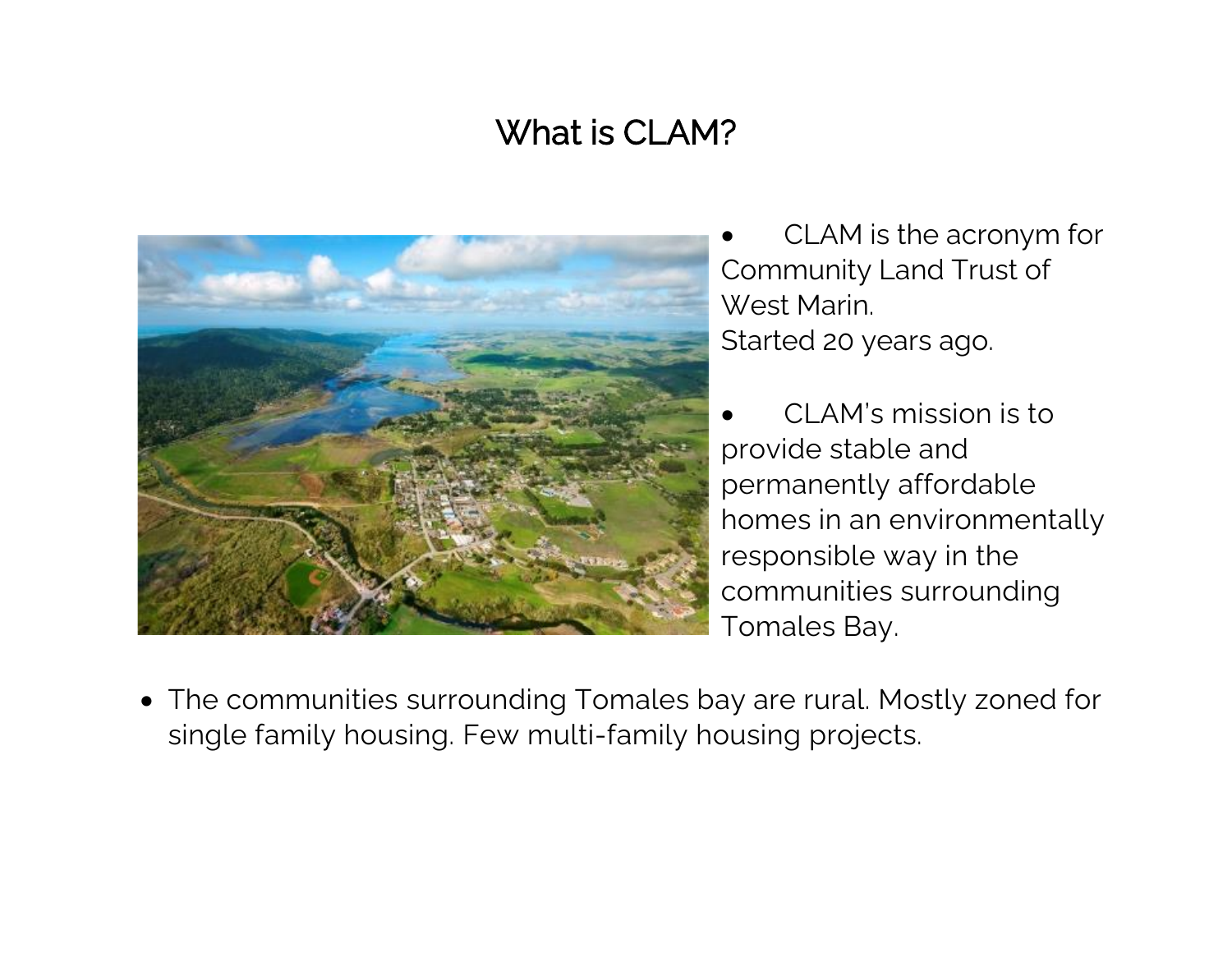#### Providing homes in an environmentally responsible way.

- First NEW construction passive home in California. Super insulated, air-tight, passive solar panels supply endless hot water and HRV system.
- First home sold on CLT ownership model in Marin was a sick home rehabbed with energy efficiency upgrades:
	- o triple-pane windows,
	- o high-value insulation in floor and attic,
	- o high energy efficient appliances including hybrid heat pump hot water heater.
	- o Many on-site materials recycled into the rehab project.

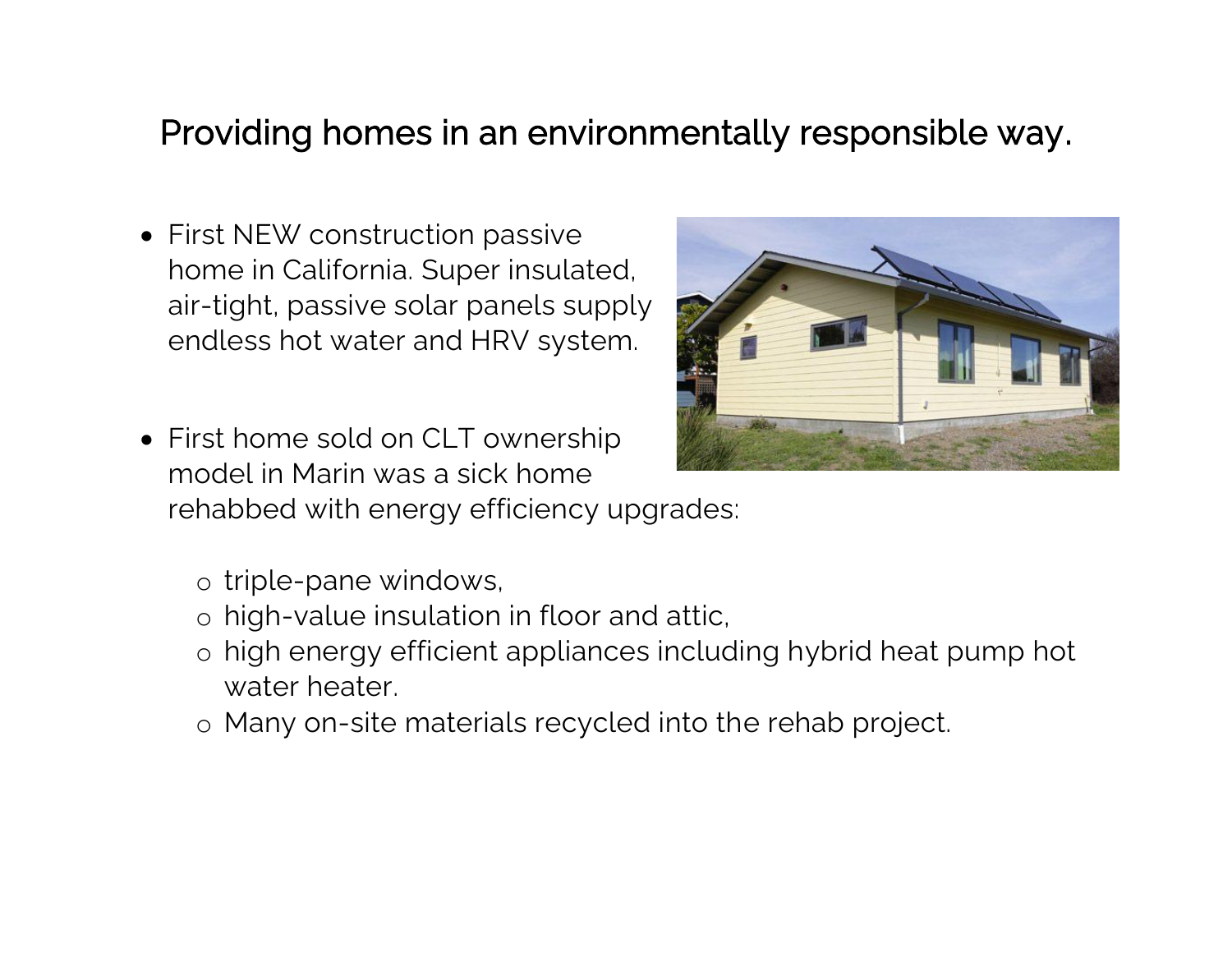#### Mesa Apartments Electrification Project

- Hot water was supplied by propane and individual tanks for each apartment. Plan was to replace the hot water system with Sanden heat pump system.
- The heat pumps required an electric panel upgrade. Old 1964 electric panels in need of an upgrade.



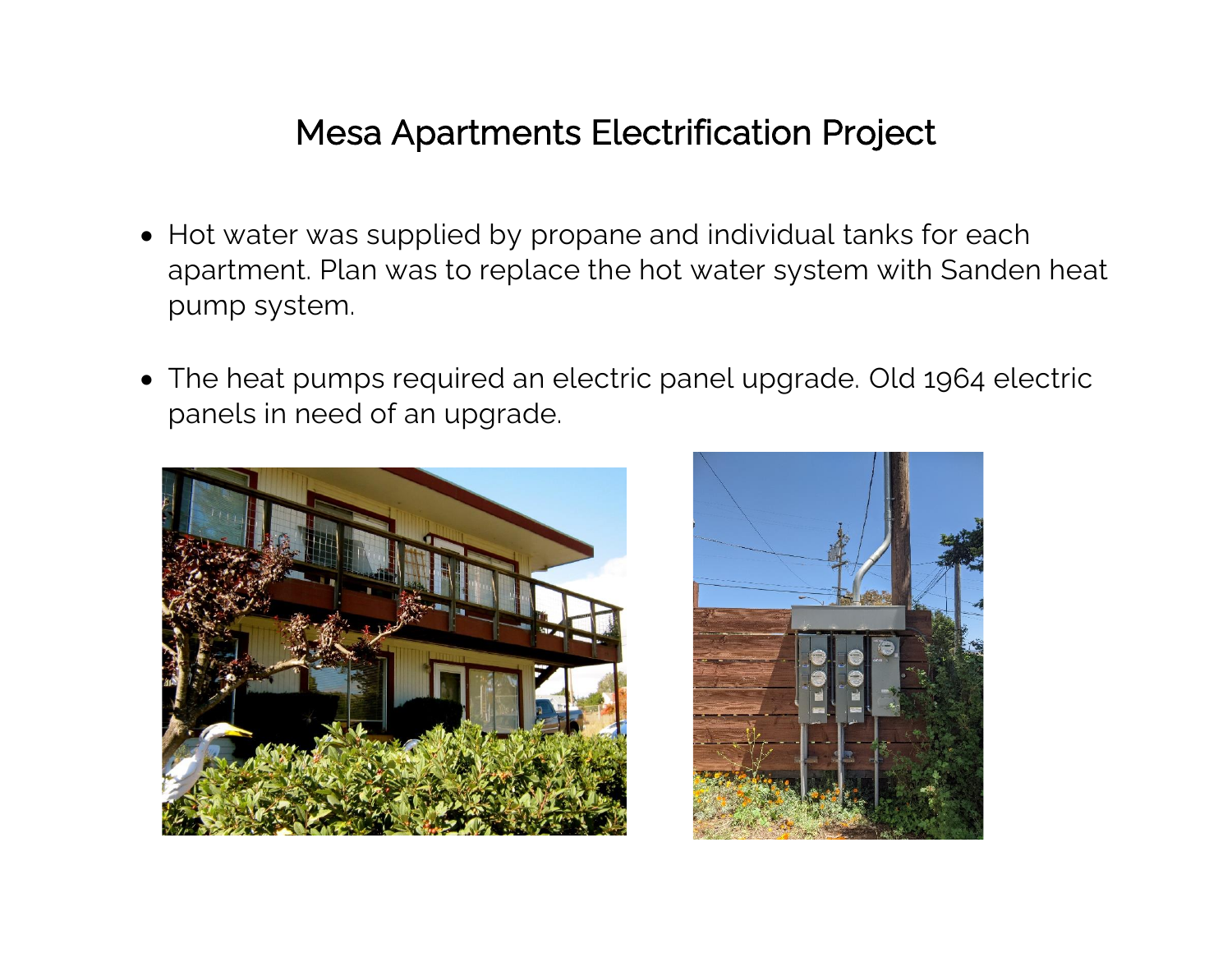- Layered funding for the project
	- o CDBG grant funding for heat pump conversion.
	- o MCE rebates for the heat pumps.
- Additional energy efficiency upgrades
	- o MCE rebates also received for upgrading single pane windows
	- o Insulating the crawl space.